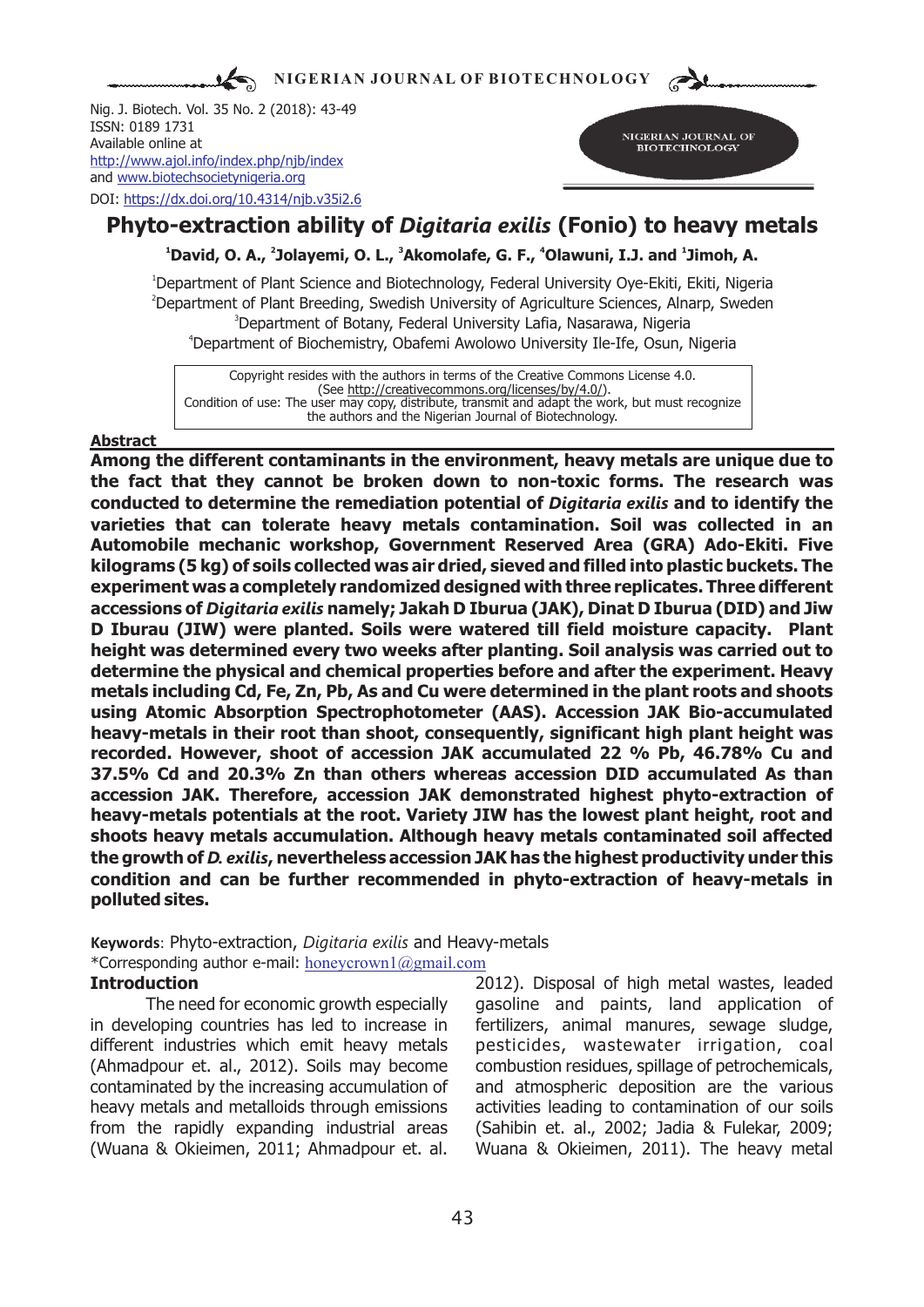fonio in soil contaminated with petroleum<br>
oxidized by microbes and chemically degraded derivatives in order to understand its mechanism oxidized by microbes and chemically degraded derivatives in order to understand its mechanism<br>as in the case, of organic contaminants of remediation and to identify the varieties which as in the case of organic contaminants of remediation and to identify the varieties<br>(Abmadpour et al. 2012). The average half-life can tolerate heavy metals contamination. (Ahmadpour et. al. 2012). The average half-life. of these metals is as high as 20 years (Ruiz et. al., **Materials and Methods**<br>2009).<br>Humans and oscovistom in conoral, are at Soil preparation and Plantina

Humans and ecosystem in general, are at solupreparation and Planting<br>Christian and of the ricks and bazards pessed and The experiment was conducted at the receiving end of the risks and hazards posed<br>the receiving end of the risks and hazards posed<br>Federal University Ove-Ekiti screen house. by heavy metal contamination of soil regular principles overestic screen house.<br>Contaminated soil from an automobile mechanic (McLaughlin et. al. 2000; Yoon et. al., 2006), with contaminated soil from an automobile mechanic<br>workshop (AUMS) along with agricultural field as<br>workshop (AUMS) along with agricultural field as threat in many countries (Ahmadpour et. al.<br>2012). It has become necessary to reduce the contentrations of these heavy metals in the detection of the concentrations of these heavy metals in the detection of the detection o concentrations of these heavy metals in the dried and sieved soil was weighed into each<br>environment to a safe level in a sustainable and shartic buckets with performed at the base to environment to a safe level in a sustainable and plastic buckets with perforated at the base to cost-effective way. Current conventional drain water and increase soil aeration. The cost-effective way. Current conventional drain water and increase soil aeration. The contaminated soil and water, such as ex situ week to allow homogeneous mixture of the oil. excavation, landfill of the top contaminated soils Three different varieties of *Digitaria exilis* (Zhou & Song, 2004), detoxification (Ghosh & ) (Dinat D Iburua (DID), Jakah D Iburua (JAK) and<br>Singh, 2005), and physico-chemical liw D Iburua (JIW)) were planted on the plastic Singh, 2005), and physico-chemical Jiw D Iburua (JIW)) were planted on the plastic<br>Fremediation, are expensive (Danh et. al., 2009), bucket each having three (3) replicate each (2) remediation, are expensive (Danh et. al., 2009), bucket each having three (3) replicate each (2<br>time consuming and labor exhaustive.<br>contaminated. 1 control) which were then

The use of plant to control the watered. Growth was observed on the third day<br>concentrations of these metals has proved of planting. Growth parameters were accessed concentrations of these metals has proved of planting. Growth parameters were accessed<br>effective, both on land and in water bodies, second and third week after planting. Plants effective, both on land and in water bodies, second and third week after planting. Plants<br>through the process of phytoremediation and supplement and the buckets were through the process of phytoremediation and were watered regularly and the buckets were<br>thizo-filtration respectively. It is a low cost, long maintained weed free throughout the term, environmentally and aesthetically friendly experiment. method of immobilizing/stabilizing, degrading, transferring, removing, or detoxifying *Measurement of Growth parameters* contaminants, including metals, pesticides,<br>hydrocarbons, and chlorinated solvents (Susarla weekly The experiment was terminated 4 weeks hydrocarbons, and chlorinated solvents (Susarla yare weekly. The experiment was terminated 4 weeks<br>1. et. al., 2002; Jadia & Fulekar, 2008; Zhang et. al., yarter planting. Thereafter, both shoots and roots et. al., 2002; Jadia & Fulekar, 2008; Zhang et. al., after planting. Thereafter, both shoots and roots<br>2010). Several hyper-accumulators have been were analyzed at Center for Energy, Obafemi 2010). Several hyper-accumulators have been were analyzed at Center for Energy, Obafemi<br>found by several workers, they include *Thlaspica* Awolowo, University, Tle-Tfe, Osun, Nigeria found by several workers, they include *Thlaspica* Awolowo University, Ile-Ife, Osun, Nigeria (Yang et. al., 2004), *Arabidopsis halleri* (Bert et. al., 2003), *Brassica campestris* (Glick, 2003) and *Soil and Plant Chemical Analysis Pistia stratiotes* (Moodley et al., 2007; Abubakar One gram (1g) of the dried soil sample et. al. 2014).

iburua) is probably the oldest African cereal. For<br>thousands of years, West Africans have beaker was heated until the sample was<br>completely digested, at near dryness, 20ml cultivated it across the dry savannas. Indeed, it<br>was once their major food. Even though few double distilled water was carefully added<br>was once their major food. Even though few details and the side of the same that the s was once their major food. Even though few<br>other people have ever heard of it, this crop still<br>remains important in areas scattered from Cape<br>Verde to Lake Chad. Therefore, this study aimed<br>at investigating the phytoremedi

contaminated soil was watered immediately for a

nsuming and labor exhaustive.<br>The use of plant to control the watered Growth was observed on the third day maintained weed free throughout the

*(OAU). The plants were dried using an oven at a* temperature of 60°C to constant weight.

was accurately weighed into a teflon beaker and Fonio (*Digitaria exilis* and *Digitaria*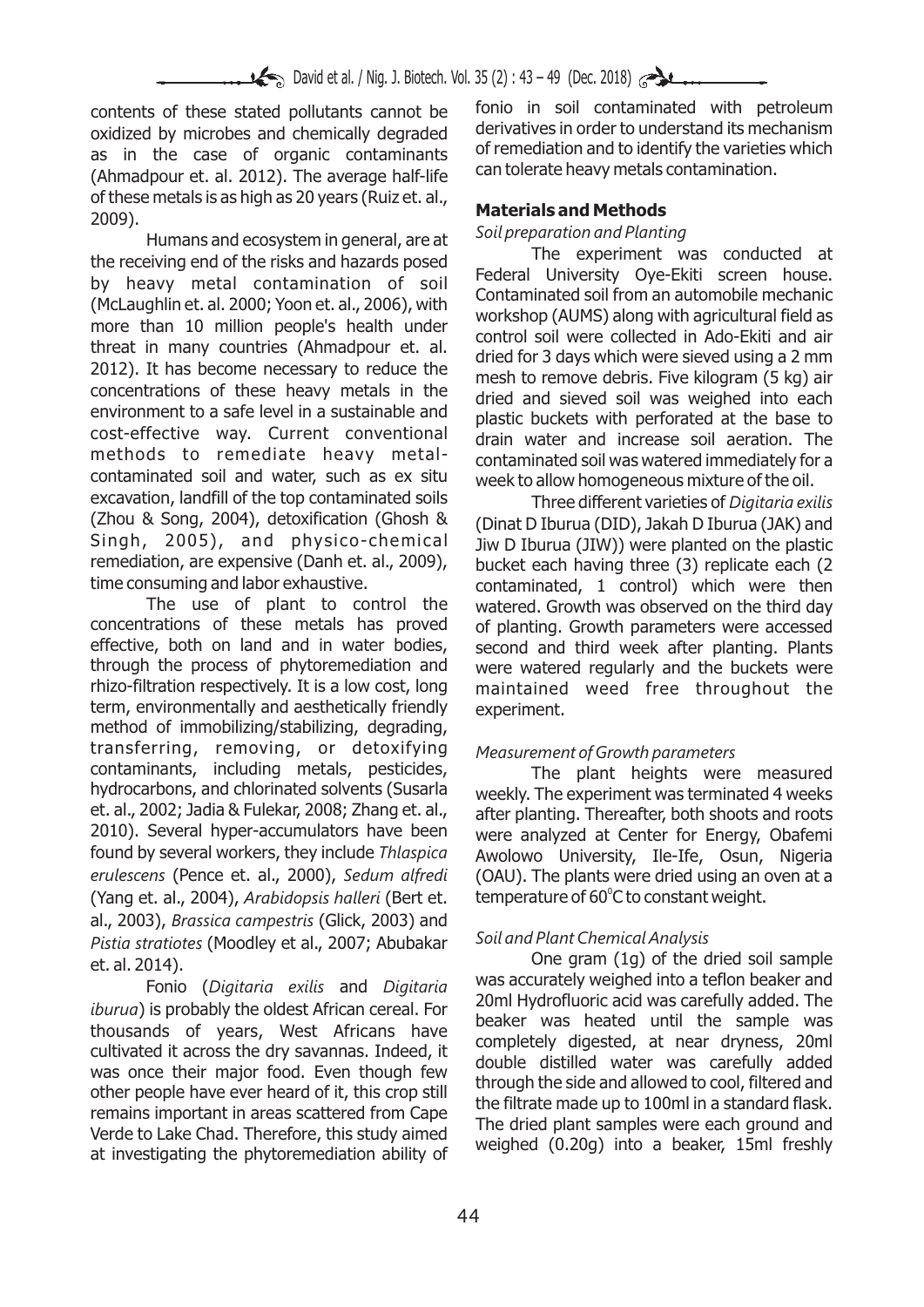David et al. / Nig. J. Biotech. Vol. 35 (2) : 43 – 49 (Dec. 2018)

weighed (0.20g) into a beaker, 15ml freshly Duncan Multiple range test. prepared aqua-regia was added. The beaker was allowed to stand for 24hrs after which it was **Results** heated to near dryness. 20ml double distilled The properties of the soil used for the water was then added and heated until a clearer experiment are stated in Table 1. The soil used digested was obtained; this was then allowed to was sandy loam, alkaline with exchangeable cool and filtered. The filtrate was made up to acidity of 2.5mg/k and low organic compound of 50ml in a standard flask. 9.0g/Kg (Table 1). The values of heavy metals

way analysis of variance at  $P=0.05$  and 45.00. differences among means were separated using

Quantitative data were subjected to one such as Cd, Fe, Zn, Pb and Cu ranged from 3.00-

| Property               | Soil                     |
|------------------------|--------------------------|
| pH (1:1 soil water)    | 5.5                      |
| Exchangeable acidity   | 2.5                      |
| $(mq k^{-1})$          |                          |
| Organic compounds (g   | 9.0                      |
| $kg-1)$                |                          |
| Available nitrogen (%) | 1.04                     |
| Available phosphorous  | 39.42                    |
| (ppm)                  |                          |
| $Cd$ (mg/l)            | 5.40                     |
| Fe $(mg/l)$            | 39.25                    |
| $Zn$ (mg/l)            | 25.2                     |
| $Pb$ (mg/l)            | 3.40                     |
| $Cu$ (mg/l)            | 41.O                     |
| $Mg$ (mg/l)            | 35.4                     |
| $K \ (mg/l)$           | 35.2                     |
| $Ca \ (mg/l)$          | 18.2                     |
| Sand                   | 84                       |
| Clay                   | $\overline{\phantom{a}}$ |
| Silt                   | 9                        |
| Soil Textural Class    | Sandy Ioam               |

mechanic soil for four weeks. The plants showed accessions in the shoot. Accession JAK<br>symptoms of stunted growth for the period of accumulated 22% Pb higher than DID and JIW. symptoms of stunted growth for the period of accumulated 22% Pb higher than DID and JIW.<br>exposure. There was an increase in plant height JAK also absorbed 50% of Cd higher than JIW exposure. There was an increase in plant height JAK also absorbed 50% of Cd higher than JIW<br>over the four weeks for both AUMS and CNT. and 37.5% greater than DID. Copper over the four weeks for both AUMS and CNT. Plants cultivated on AUMS had no significant accumulated in the shoot of JAK was 46.78% Plants of Plants helight at 2 weeks after higher than accession DID and 36.67% greater differences in plant height at 2 weeks after higher than accession DID and 36.67% greater planting (WAP) and 4 WAP for the three than JIW. Iron (Fe) uptake in the shoot of planting (WAP) and 4 WAP for the three than JIW. Iron (Fe) uptake in the shoot of accessions. Accession JAK had the highest plant accession JAK is significantly higher than other accessions. Accession JAK had the highest plant accession JAK is significantly higher than other<br>height of 1.6 cm and 25.2 cm at 4WAP for AUMS accessions. Shoots of accession JAK absorbed height of 1.6 cm and 25.2 cm at 4WAP for AUMS and CNT respectively (Figure 1). Zinc (Zn) of about 20.3% greater than DID and

in the shoot of fonio accessions ranges from 0.5 Fe at the shoots of Form  $\frac{m}{\text{max}}$  mall 27.25 mall Accession JAK absorbed Bb JAK>DID>JIW (Table 2). mg/l - 27.25mg/l. Accession JAK absorbed Pb, JAK>DID>JIW (Table 2). Cd, Cu, Zn and Fe higher than other accessions in

*Plant Growth* AUMS and CNT. However for Arsenic, accession Fonio were cultivated on the automobile DID accumulated higher than the other hic soil for four weeks. The plants showed accessions in the shoot. Accession JAK 13% higher than JIW. Accession JIW *Heavy Metals Accumulation* **Accumulation Significantly accumulated Cu and Zn at the shoot** The concentration of heavy-metals found<br>than DID accession. Accumulation of Cd, Pb and<br>heat of fonio accessions ranges from 0.5 Fe at the shoots of Fonio ranged as follows: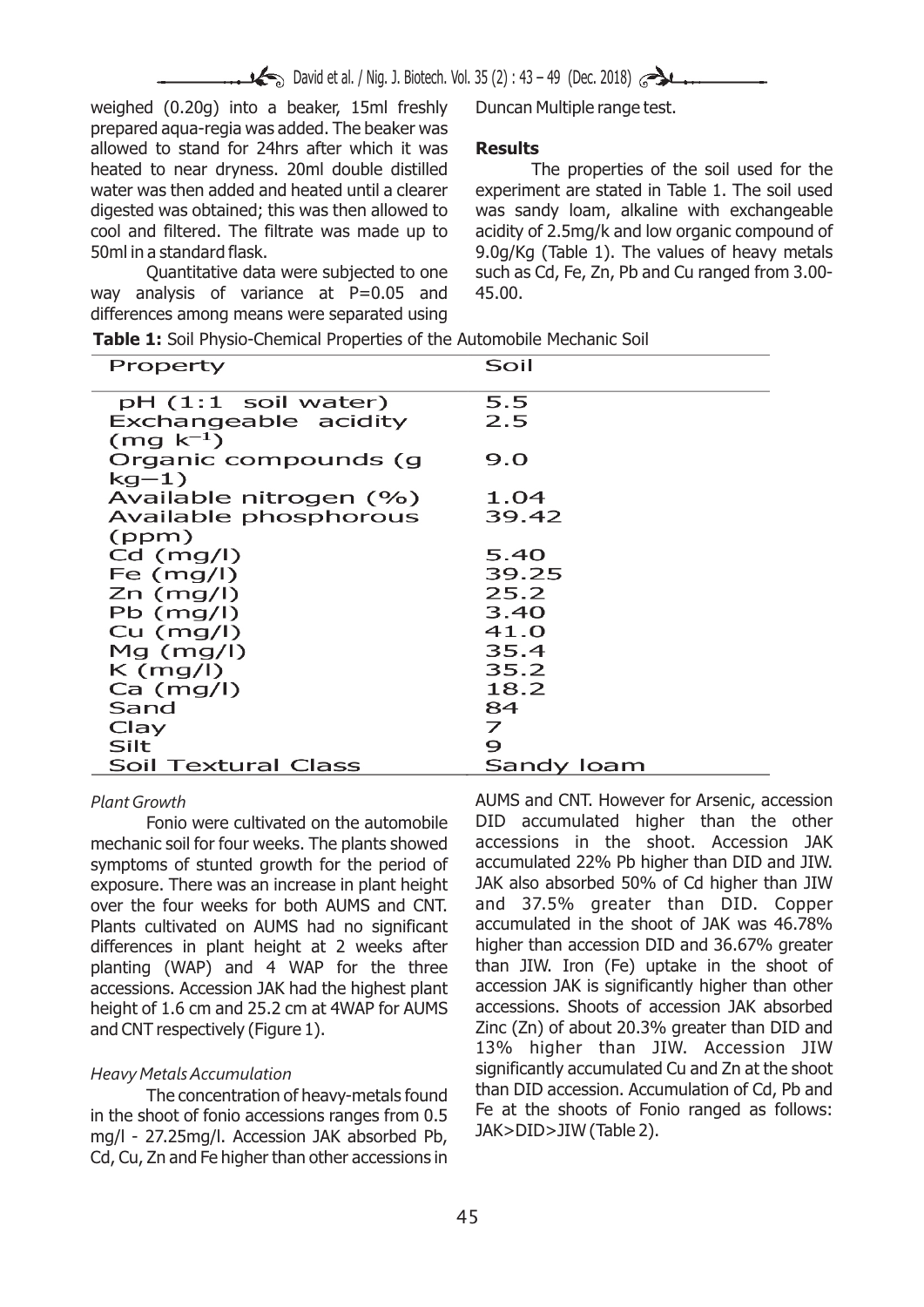

**Figure 1: Plant Height (cm) of** Digitaria exilis **Cultivated on Mechanic Automobile Soil**

| <b>Table 2:</b> Absorption Concentrations (mg/l) of Heavy-Metals in the Shoot |  |
|-------------------------------------------------------------------------------|--|
|-------------------------------------------------------------------------------|--|

| ACC   | Treat Cd Fe Zn |                                                                                             |  | P b                                   | Cu As                              |  |
|-------|----------------|---------------------------------------------------------------------------------------------|--|---------------------------------------|------------------------------------|--|
| D I D |                | AUTS 2.2 <sup>b</sup> 5 19.50 13.75 1.2 <sup>b</sup> 5                                      |  |                                       | $1, 4, 5, 0, 2, 2^{a}5$            |  |
|       | CNT            | $0.7^{\circ}5$                                                                              |  | $13.50$ $3.5^{\circ}0$ $0.5^{\circ}0$ | $9.5^{\circ}0 \qquad 0.5^{\circ}0$ |  |
| JAK   |                | AUTS 3.5 <sup>a</sup> 0 22.25 17.25 2.0 <sup>a</sup> 0                                      |  |                                       | $27.25 \quad 1.5^{b}0$             |  |
|       |                | $\text{C} \text{N} \text{T}$ 1.0 <sup>d</sup> 0 12.00 5.5 <sup>d</sup> 0 0.7 <sup>c</sup> 5 |  |                                       | $14.25$ 0.5 <sup>d</sup> 0         |  |
| J I W |                | $A \cup T S$ 1.7°5 1.7.2° 5 1.5.00 1.0 <sup>b</sup> 0                                       |  |                                       | $17.25$ $2.090$                    |  |
|       | C N T          | $0.7^{\circ}5$ 1.4.090 5.0 <sup>d</sup> 0 0.5 <sup>d</sup> 0                                |  |                                       | 10.0011.00                         |  |
|       |                |                                                                                             |  |                                       |                                    |  |

| <b>Table 3:</b> Concentration (mg/l) of Heavy-Metals Uptake by Fonio |  |  |  |
|----------------------------------------------------------------------|--|--|--|
|----------------------------------------------------------------------|--|--|--|

| Acc        | Treat       | Cd                | Fe    | Zn    | <b>Pb</b> | Cu    | As    |
|------------|-------------|-------------------|-------|-------|-----------|-------|-------|
| <b>DID</b> | <b>AUTS</b> | 2.7 <sup>5</sup>  | 31.00 | 19.75 | 2.29      | 35.75 | 4.00  |
|            | CNT         | 1.00              | 13.75 | 5.75  | 0.75      | 11.75 | 0.75  |
| <b>JAK</b> | <b>AUTS</b> | 3.50              | 38.60 | 25.25 | 3.25      | 38.75 | 5.00  |
|            | CNT         | 1.00              | 15.00 | 7.25  | 1.25      | 14.75 | 1.50  |
| JIW        | <b>AUTS</b> | 1.75              | 21.75 | 16.50 | 1.50      | 22.75 | 3.50  |
|            | CNT         | 0.75              | 12.25 | 4.25  | 0.75      | 11.25 | 1.00  |
|            |             |                   |       |       |           |       |       |
| Acc        | Treat       | Cd                | Fe    | Zn    | Pb        | Cu    | As    |
| <b>DID</b> | AUTS        | 2.7 <sup>5</sup>  | 31.00 | 19.75 | 2.29      | 35.75 | 4.00  |
|            | CNT         | 1.00 <sup>d</sup> | 13.75 | 5.75  | 0.75      | 11.75 | 0.75  |
| <b>JAK</b> | <b>AUTS</b> | 3.50              | 38.60 | 25.25 | 3.25      | 38.75 | 5.00  |
|            | <b>CNT</b>  | 1.00 <sup>d</sup> | 15.00 | 7.25  | 1.25      | 14.75 | 1.50  |
| JIW        | <b>AUTS</b> | 1.75              | 21.75 | 16.50 | 1.50      | 22.75 | 3.50  |
|            | <b>CNT</b>  | 0.75              | 12.25 | 4.25  | 0.75      | 11.25 | 1.00e |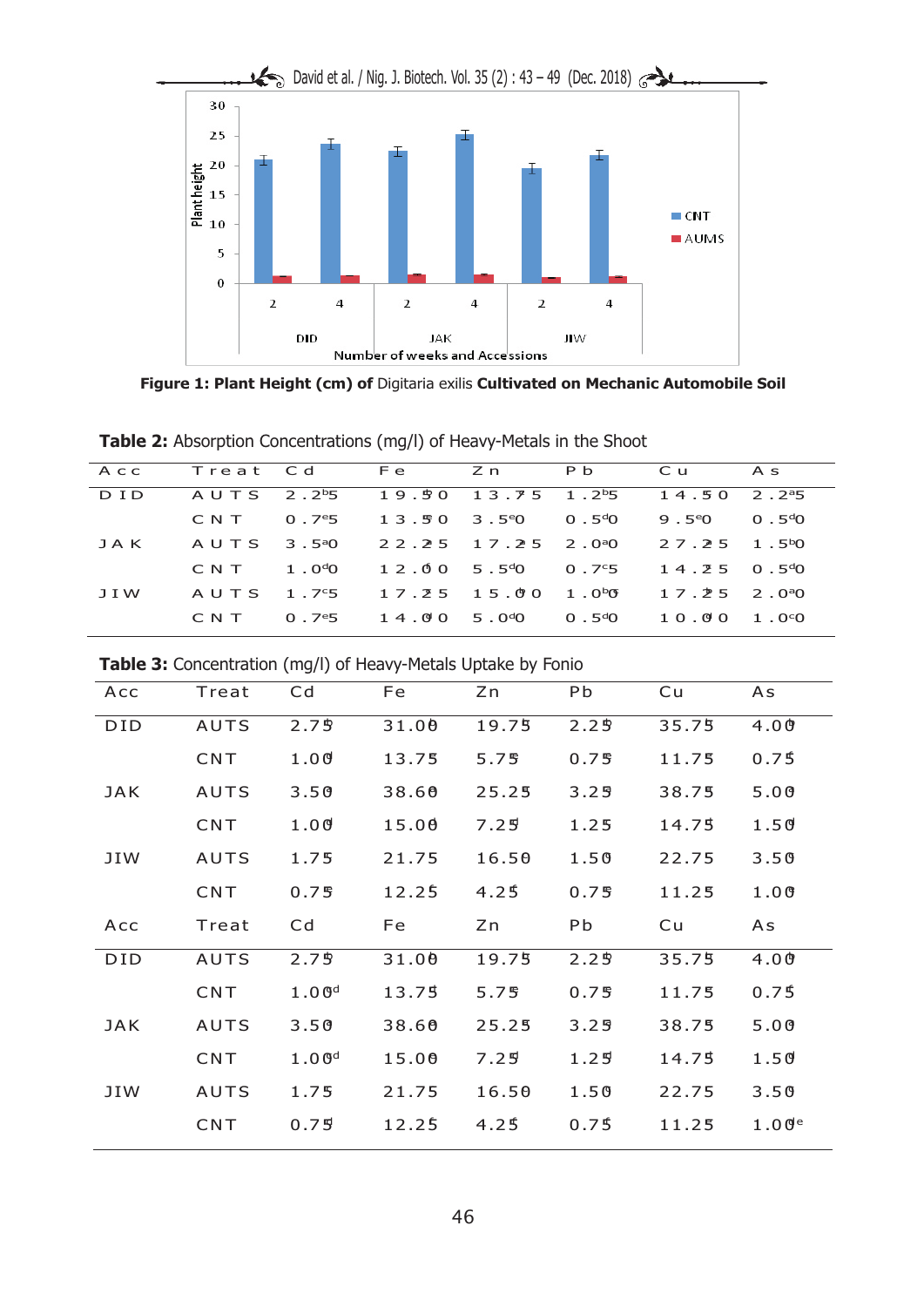at root of accession JAK than any other level of heavy-metals at the root of Fonio ranged accessions in both AUTS and CNT. JAK absorbed as follows: JAK>DID>JIW (Table 3). above 50% Cd and Pb at the root more than JIW The bioaccumulation factors of accession and JAK accumulated 21.4% Cd and 31% Pb JAK at the root and shoot were significantly higher than accession DID. There is no higher than other accessions. Bio-concentration significant difference in absorption of Cu at the factor of Cd and Pb at the root and shoot of JIW root of JAK and DID whereas accession JAK was twice that in JAK. There were no significant absorbed 41% Cu higher than accession JIW at differences in bio-concentration factors of Cu, Zn the root. Zinc concentration at the root of JAK and Fe at shoot level among the accessions. plant on AUMS is 44% greater than zinc at the However, roots of JAK accounted for below 40% root of JIW and 34.65% higher than zinc bio-concentration higher than JIW (Table 4). root of JIW and  $34.65%$  higher than zinc

Heavy metals were highly concentrated concentration at the root of DID. The absorption

Table 4: Bio-concentration Factors of Different Accessions of Fonio

|      | Accessions Treatments Cd |             |                   | Рb.                |                   | <b>Cu</b> |             | Zn                 |            | Fe          |            |
|------|--------------------------|-------------|-------------------|--------------------|-------------------|-----------|-------------|--------------------|------------|-------------|------------|
| DID. | AUMS                     | Sht<br>0.32 | <b>Rt</b><br>0.51 | <b>Sht</b><br>0.37 | Rt<br>$0.66$ 0.35 | Sht       | Rt<br>0.92  | <b>Sht</b><br>0.55 | Rt<br>0.78 | Sht<br>0.49 | Rt<br>0.79 |
| JAK  | AUMS                     | 0.42        | $0.65$ 0.59       |                    |                   | 0.96 0.66 | 0.95 0.68   |                    | 1.00       | 0.57        | 0.98       |
| JIW  | AUMS                     | 0.28        | 0.32              | 0.29               | $0.44 \quad 0.42$ |           | $0.55$ 0.59 |                    | 0.65       | 0.44        | 0.55       |

all the accessions ranged from 0.00 - 0.90. transfer factor of Zn to be 0.91. Accessions JAK and DID had their transfer

As shown in Table 5, the transfer factor of factors between 0.00 - 0.65 whereas, JIW had its

**Table 5:** Transfer factors of Different Accessions of Fonio under Automobile Mechanic Soil (AUMS)

| <b>Accessions</b><br><b>DID</b> | <b>Treatments</b><br><b>AUMS</b> | - Cd<br>0.64 | Pb<br>0.56 | Cu<br>0.38 | Ζn<br>0.69 | Fe<br>0.63 |
|---------------------------------|----------------------------------|--------------|------------|------------|------------|------------|
| JAK                             | <b>AUMS</b>                      | 0.64         | 0.62       | 0.70       | 0.68       | 0.58       |
| JIW                             | <b>AUMS</b>                      | 0.86         | 0.67       | 0.76       | 0.91       | 0.79       |

these heavy metals in the roots of the three accessions studied could be as a result of the accessions studied is a further indication that large surface area of their fibrous root systems they are good candidates for phyto-extraction. being monocots. This is supported by USEPA (2000) that heavy As reported by Oloyede et al. (2013), biometals such as Pb, Cd, Cu, Ni, Zn, and Cr are concentration factor (BF) defined as the primarily retained within the roots and they can concentration ratio of heavy metal in the plant to only be removed by rhizo-filtration. According to that in the soil is used to measure the Jadia and Fulekar (2009), rhizo-filtration is effectiveness of a plant in concentrating heavy beneficial in disallowing heavy-metals from metal into its biomass. The highest heavy metals being translocated to the shoots. Therefore, the bio-concentration factors observed in both roots Fonio accessions studied, being non- and shoots of accessions JAK compared to the hyperaccumulators could be used for this other accessions shows that it was more purpose. Raskin and Ensley (2000) reported that effective in accumulating heavy metals in its terrestrial plants with fibrous and longer root biomass. Also the highest bio-concentration systems are good candidates of rhizo-filtration factors which are observed in the roots than because of increase in the amount of root area. shoots of all the accessions means that fonio is

**Discussion Discussion Consequently, the higher heavy metal** The accumulation and concentration of concentrations in the roots of the fonio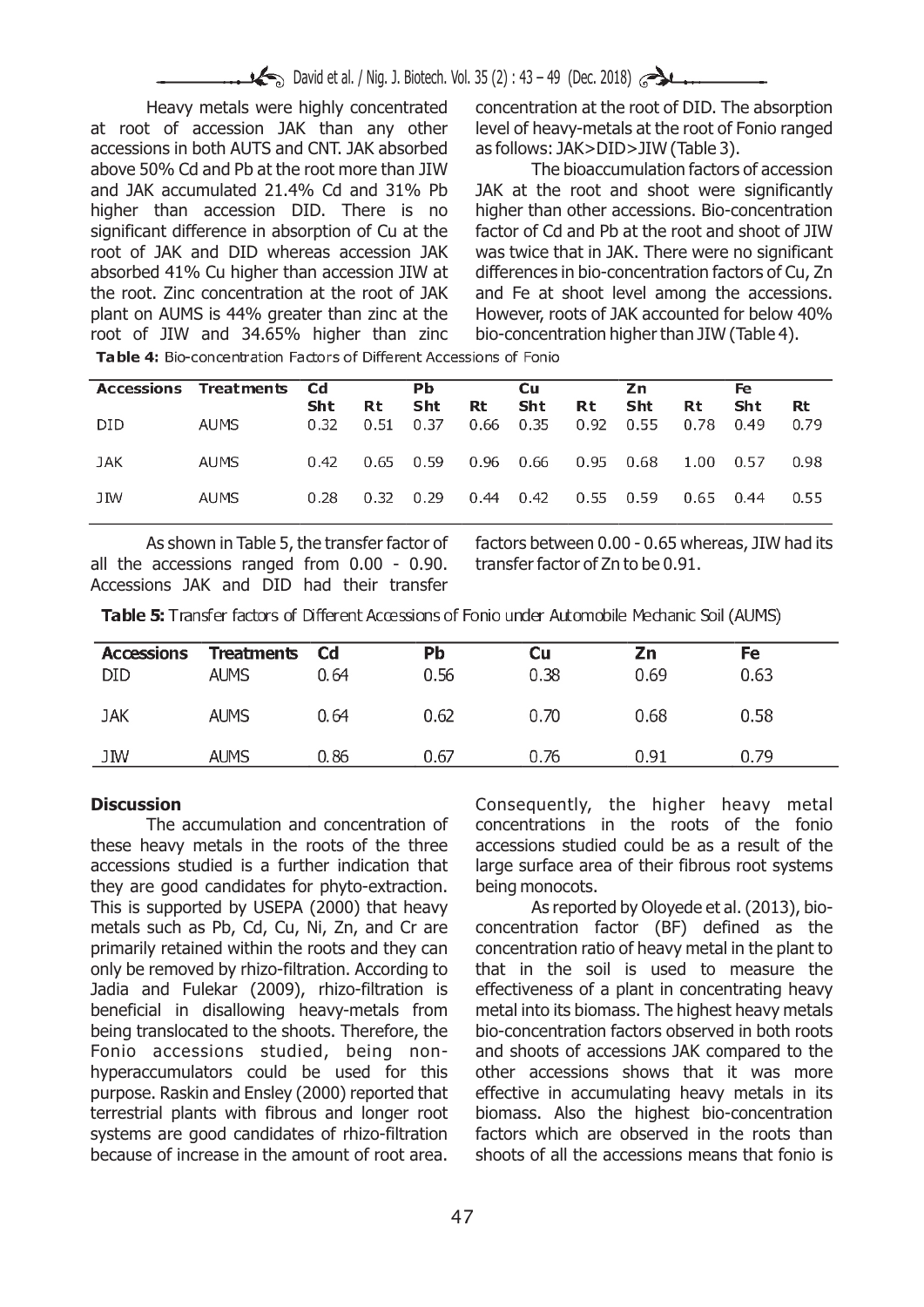shoots of all the accessions means that fonio is P., Gruber, W. and Verbruygen, N. (2003). better in accumulating heavy metals to its roots Genetic basis of Cd tolerance and than shoots. This means that these fonio hyperaccumulation in *Arabidopsis halleri*. Plant & accessions can effectively serve two purposes soil 249:  $9 - 18$ . i.e. as food crops and as remediators of heavy metal contaminated sites. This is because the Danh, L. T., Truong, P., Mammucari, R., Tran, T.<br>bulk of the heavy metals are concentrated in the and Foster N. (2009). Vétiver grass, Vetiveria bulk of the heavy metals are concentrated in the and Foster, N. (2009). Vétiver grass, *Vetiveria*<br>
roots of these plants and not the shoot which is *aizonicides:* A choice plant for phytoremediation roots of these plants and not the shoot which is *zizanioides*: A choice plant for phytoremediation

Transfer factor (TF) which is the heavy Phytoremed. 11(8): 664-691. metal concentration ratio between shoot and root biomass and is used to measure the Ghosh, M. and Singh, S. P. (2005). A review on effectiveness of a plant in translocating heavy potential production of heavy motals and utilization. effectiveness of a plant in translocating heavy phytoremediation of heavy metals and utilization<br>metal from root to the shoot. If the transfer and it is by products App. Ecol. 8: Environ Rec. factor is below 1 in any of the treatments, it  $3(1): 1-18$ . means that the plant is poor in translocating that particular heavy metal to its shoots in that Glick, B. R. (2003). Phytoremediation synergistic<br>treatment (Oloyede et. al., 2013). The lower treatment (Oloyede et. al., 2013). The lower use of plants and bacteria to clean up the transfer factors observed in accessions JAK and approximant Biotechnol Adv 21: 282.202 DID indicate that they could not transfer the heavy metals effectively to their shoots. This is Jadia, C. D. and Fulekar, M. H. (2008).<br>unlike of accession JIW whose transfer factor is phytoremediation: The application of unlike of accession JIW whose transfer factor is phytoremediation: The application of much higher in Zn. Hence JIW could translocate vermicomport to remove zinc cadmium connor much higher in Zn. Hence JIW could translocate vermicompost to remove zinc, cadmium, copper,<br>Zn more effectively to the shoot.

## **Conclusion**

This research showed that the Fonio Jadia, C. D. and Fulekar, M. H. (2009).<br>accessions vary in their respective abilities to phytoremediation of heavy metals: Pecept accessions vary in their respective abilities to phytoremediation of heavy metals: Recent<br>absorb and translocate each of the heavy metals trachniques Afri 1 Biotechnol 8(6): 021-028 studied. However, their mechanism of remediating heavy metals is by accumulating McLaughlin, M. J., Hamon, R. E., McLaren, R. G., them in the roots while only few concentrations  $\sum_{n=1}^{\infty}$  T. W. and Pegers S. L. (2000), Beview: a them in the roots while only few concentrations Speir, T. W. and Rogers, S. L. (2000). Review: a<br>are in the shoots. Therefore the choice of fonio proposilability-based, rationale, for controlling are in the shoots. Therefore the choice of fonio bioavailability-based rationale for controlling<br>accession to be used for remediation will depend motal and motalloid contamination of accession to be used for remediation will depend metal and metalloid contamination of on the type of heavy metals involved. Accession arrival and hand in Australia and Now Zoaland JAK is thereby recommended for remediation Aust. J. Soil Res. 38 (6): 1037–1086. purposes due to its better performance in accumulating all the heavy metals. McLaughlin M. J., Zarcinas B. A., Stevens D. P.

Abubakar, M. M., Ahmad, M. M. and Getso, B. U. 1661–1700. (2014). Rhizofiltration of Heavy Metals from Eutrophic Water Using *Pistia stratiotes* in a Moodley, K. G., Baijnath, H., Southway-Ajulu, F. Controlled Environment. IOSR J. Environ. Sci., A., Maharaj, S. and Chetty, S. R. (2007).<br>Toxicol. & Food Tech. 8(6-III): 2319-2399. Determination of Cr. Ph. Ni in water sludge and

Ahmadpour, P., Ahmadpour, F., Mahmud, T. M. works. Water SA  $33: 723 - 728$ . M., Arifin, A., Soleimani, M. and Hosseini, T. F. (2012). Phytoremediation of heavy metals: A Oloyede, F. A., Akomolafe, G. F. and Odiwe, I. A. green technology. Afri. J. Biotechnol.  $11(76)$ :  $(2013)$  Arsenic byperaccumulation and green technology. Afri. J. Biotechnol. 11(76): (2013). Arsenic hyperaccumulation and<br>14036-14043. and phytoromodiation potentials of *Pteris vittata* and

Bert, V., Meerts, P., Saumitou–Laprade, P., Salis,  $\frac{1}{55(3-4)}$ : 377-384

of heavy metals and organic wastes. Int. J.

of it's by products. App. Ecol. & Environ. Res.

environment. Biotechnol. Adv. 21: 383-393.

nickel and lead by sunflower plant. Environ. Eng. & Manag. J. 7(5): 547-558.

techniques. Afri. J. Biotechnol. 8(6): 921-928.

agricultural land in Australia and New Zealand.

and Cook N. (2000). Soil testing for heavy **References** and the metals. Comm. Soil Sci. & Plant Anal. 31(11–14):

> Determination of Cr, Pb, Ni in water sludge and plants from settling ponds of a sewage treatment

> 14036-14043. phytoremediation potentials of *Pteris vittata* and *P. ensiformis* (ferns) in Nigeria. Acta Bot. Hung.